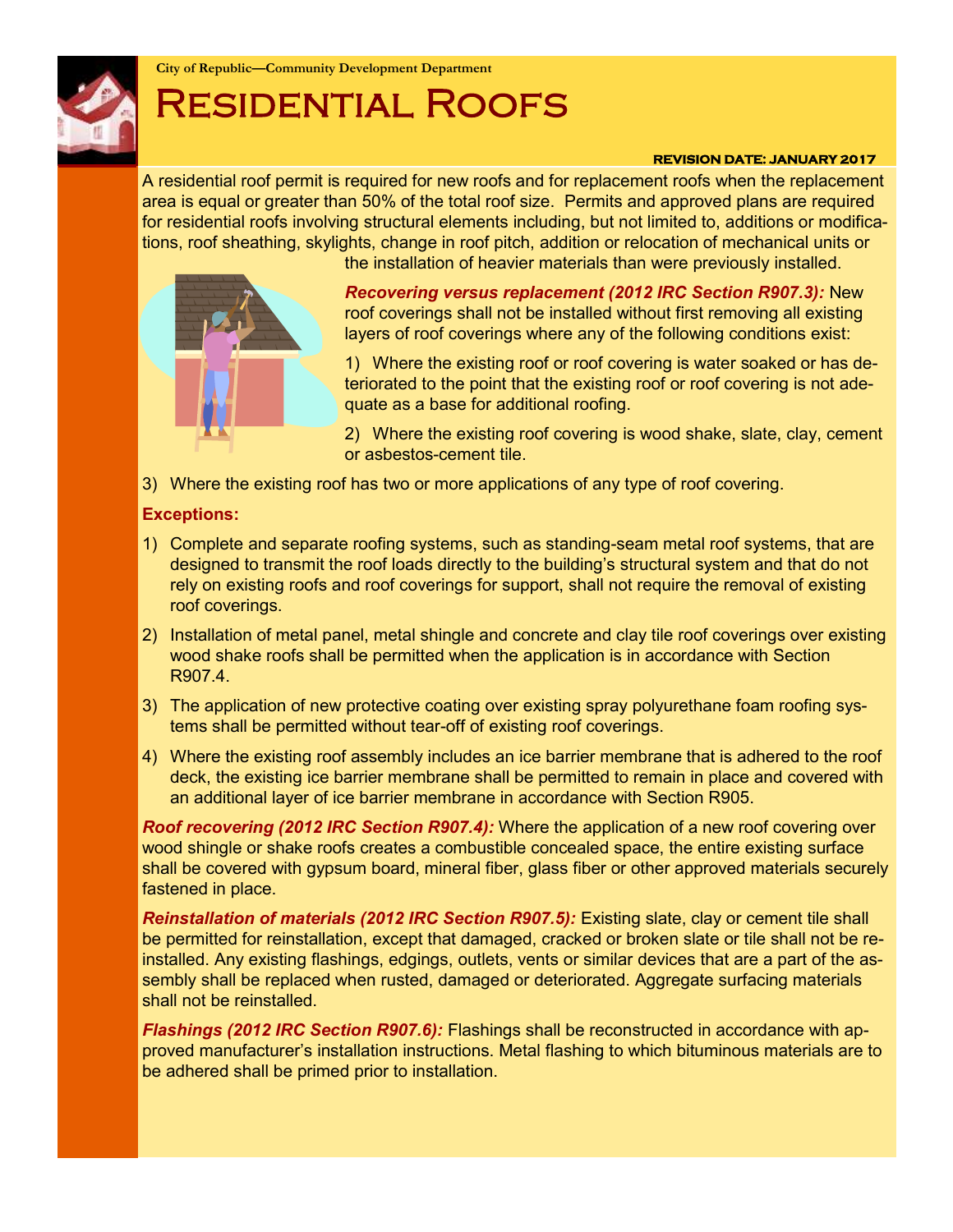*Slope (2012 IRC Section R905.2.2):* Asphalt shingles shall be used only on roof slopes of two units vertical in 12 units horizontal (2:12) or greater. For roof slopes from two units vertical in 12 units horizontal (2:12) up to four units vertical in 12 units horizontal (4:12), double underlayment application is required in accordance with Section R905.2.7.

*Fasteners (2012 IRC Section R905.2.5):* Fasteners for asphalt shingles shall be galvanized steel, stainless steel, aluminum or copper roofing nails, minimum 12 gage shank with a minimum  $\frac{3}{8}$ -inch diameter head, ASTM F 1667, of a length to penetrate through the roofing materials and a minimum of <sup>3</sup>/4 inch into the roof sheathing. Where the roof sheathing is less than 34 inch thick, the fasteners shall penetrate through the sheathing. Fasteners shall comply with ASTM F 1667.

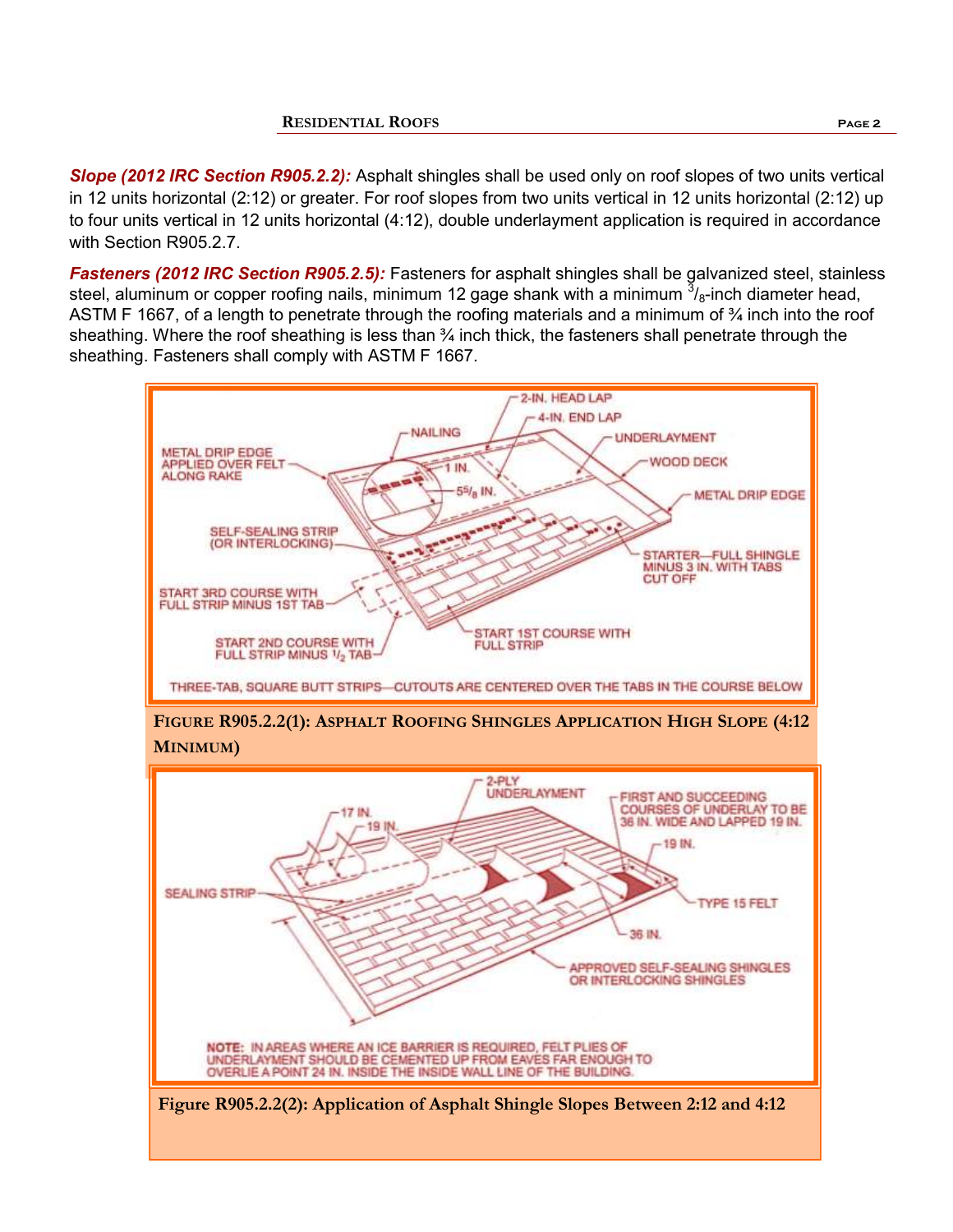**Attachment (2012 IRC Section R905.2.6):** Asphalt shingles shall have the minimum number of fasteners required by the manufacturer, but not less than four fasteners per strip shingle or two fasteners per individual shingle. Where the roof slope exceeds 21 units vertical in 12 units horizontal (21:12, 175-percent slope), shingles shall be installed as required by the manufacturer.

**Underlayment application (2012 IRC Section R905.2.7):** For roof slopes from two units vertical in 12 units horizontal (17-percent slope), up to four units vertical in 12 units horizontal (33-percent slope), underlayment shall be two layers applied in the following manner. Apply a 19-inch strip of underlayment felt parallel to and starting at the eaves, fastened sufficiently to hold in place. Starting at the eave, apply 36-inch-wide sheets of underlayment, overlapping successive sheets 19 inches, and fastened sufficiently to hold in place. Distortions in the underlayment shall not interfere with the ability of the shingles to seal. For roof slopes of four units vertical in 12 units horizontal (33-percent slope) or greater, underlayment shall be one layer applied in the following manner. Underlayment shall be applied shingle fashion, parallel to and starting from the eave and lapped 2 inches, fastened sufficiently to hold in place. Distortions in the underlayment shall not interfere with the ability of the shingles to seal. End laps shall be offset by 6 feet.



**Base and cap flashing (2012 IRC Section R905.2.8.1):** Base and cap flashing shall be installed in accordance with manufacturer's installation instructions. Base flashing shall be of either corrosion-resistant metal of minimum nominal 0.019-inch thickness or mineral surface roll roofing weighing a minimum of 77 pounds per 100 square feet. Cap flashing shall be corrosion-resistant metal of minimum nominal 0.019-inch thickness.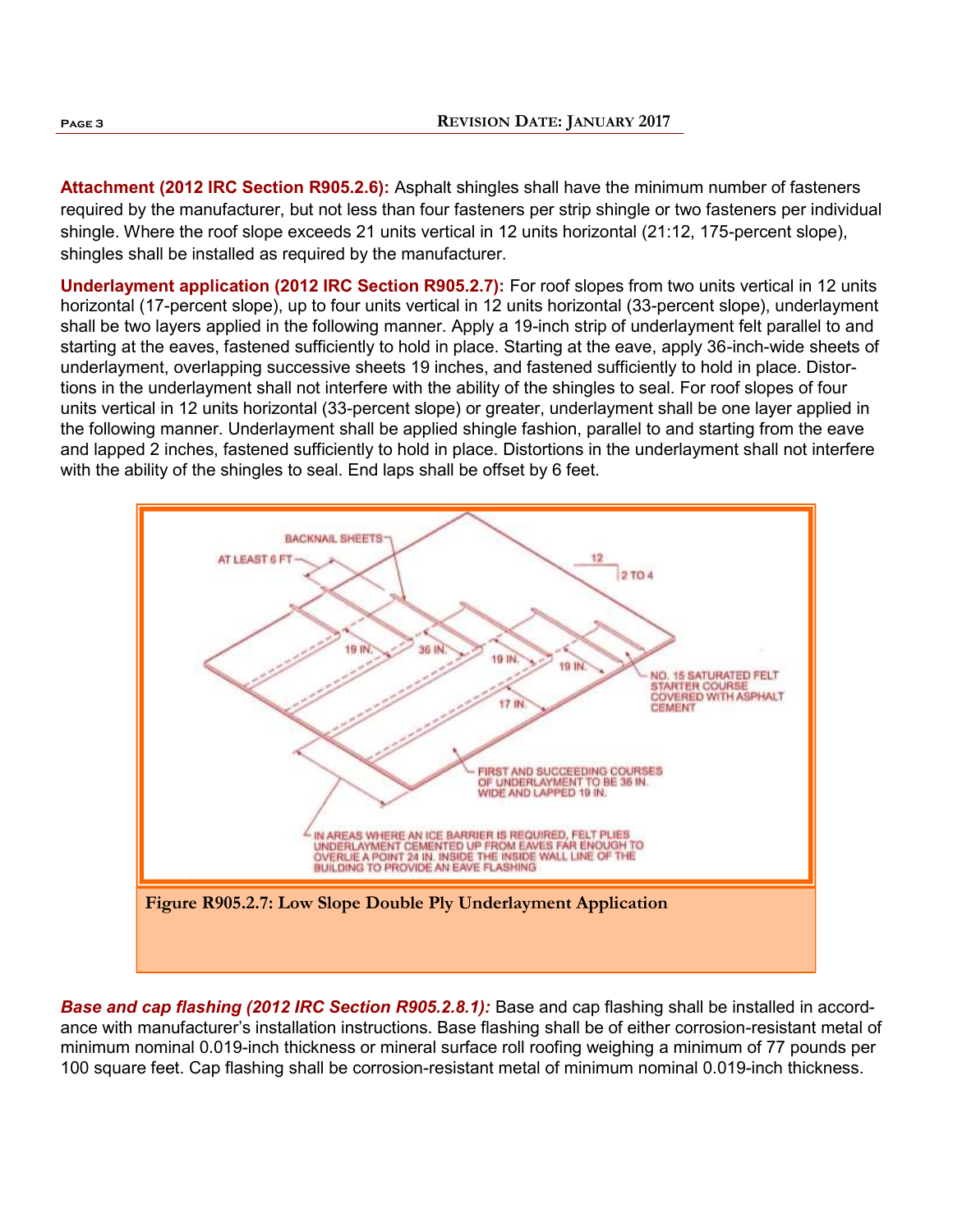*Valleys (2012 IRC Section R905.2.8.2):* Valley linings shall be installed in accordance with the manufacturer's installation instructions before applying shingles. Valley linings of the following types shall be permitted:

- 1) For open valleys (valley lining exposed) lined with metal, the valley lining shall be at least 24 inches wide and of any of the corrosion-resistant metals in Table R905.2.8.2.
- 2) For open valleys, valley lining of two plies of mineral surfaced roll roofing, complying with ASTM D 3909 or ASTM D 6380 Class M, shall be permitted. The bottom layer shall be 18 inches and the top layer a minimum of 36 inches wide.
- 3) For closed valleys (valley covered with shingles), valley lining of one ply of smooth roll roofing complying with ASTM D 6380 and at least 36 inches wide or valley lining as described in Item 1 or 2 above shall be permitted. Self-adhering polymer modified bitumen underlayment complying with ASTM D 1970 shall be permitted in lieu of the lining material.

*Sidewall flashing (2012 IRC Section R905.2.8.3):* Base flashing against a vertical sidewall shall be continuous or step flashing and shall be a minimum of 4 inches in height and 4 inches in width and shall direct water away from the vertical sidewall onto the roof and/or into the gutter. Where siding is provided on the vertical sidewall, the vertical leg of the flashing shall be continuous under the siding. Where anchored masonry veneer is provided on the vertical sidewall, the base flashing shall be provided in accordance with this section and counter-flashing shall be provided in accordance with Section R703.7.2.2. Where exterior plaster or adhered masonry veneer is provided on the vertical sidewall, the base flashing shall be provided in accordance with this section and Section R703.6.3.

*Other flashing (2012 IRC Section R905.2.8.4):* Flashing against a vertical front wall, as well as soil stack, vent pipe and chimney flashing, shall be applied according to the asphalt shingle manufacturer's printed instructions.



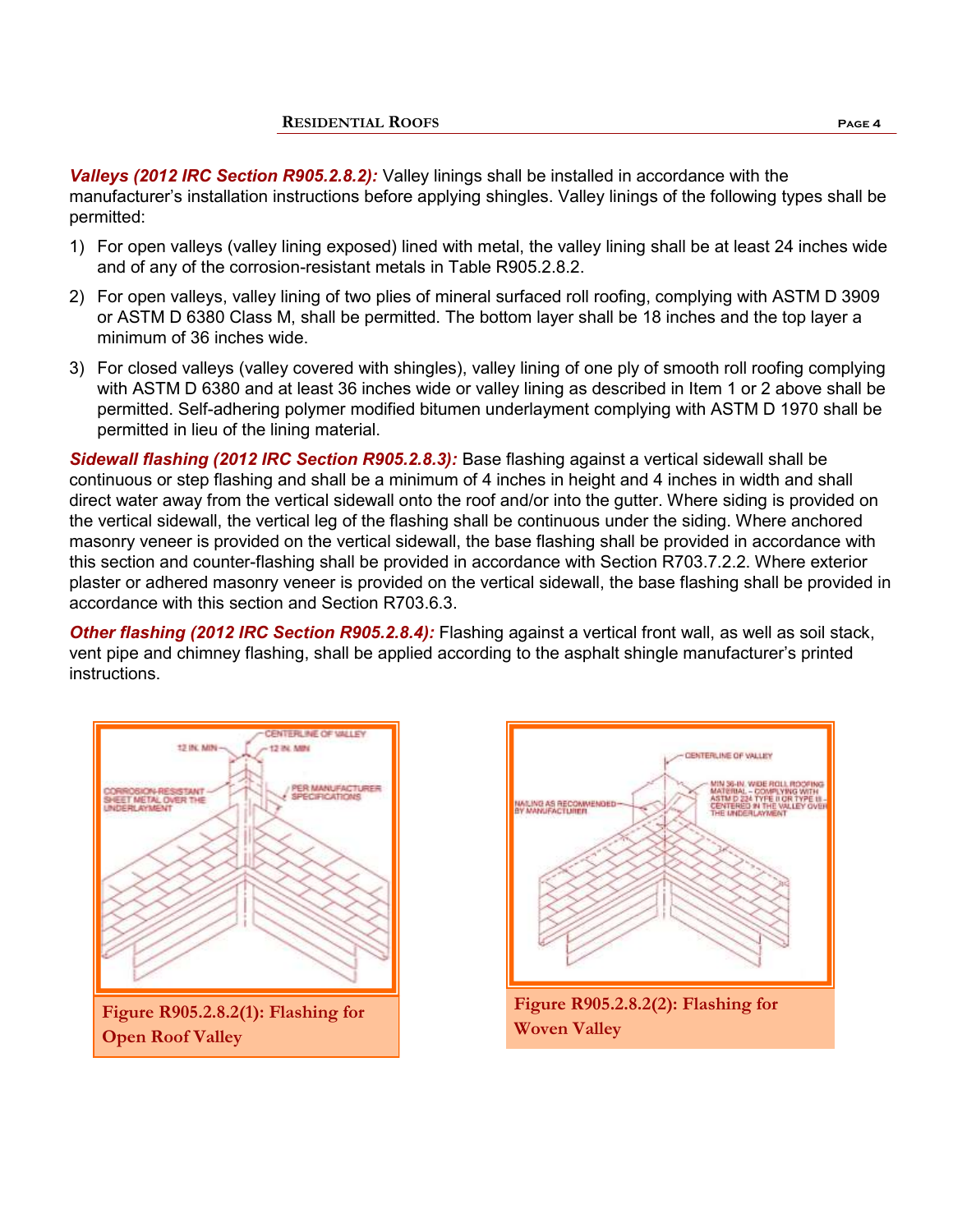*Drip edge (2012 IRC Section R905.2.8.5):* A drip edge shall be provided at eaves and gables of shingle roofs. Adjacent pieces of drip edge shall be overlapped a minimum of 2 inches. Drip edges shall extend a minimum of  $\frac{1}{4}$  inch below the roof sheathing and extend up the roof deck a minimum of 2 inches. Drip edges shall be mechanically fastened to the roof deck at a maximum of 12 inches on center with fasteners as specified in Section R905.2.5. Underlayment shall be installed over the drip edge along eaves and under the underlayment on gables. Unless specified differently by the shingle

manufacturer, shingles are permitted to be flush with the drip edge.





**Ventilation required (2012 IRC Section R806.1):** Enclosed attics and enclosed rafter spaces formed where ceilings are applied directly to the underside of roof rafters shall have cross ventilation for each separate space by ventilating openings protected against the entrance of rain or snow. Ventilation openings shall have a least dimension of  $\frac{1}{16}$  inch minimum and  $\frac{1}{4}$  inch maximum. Ventilation openings having a least dimension larger than  $\frac{1}{4}$  inch shall be provided with corrosion-resistant wire cloth screening, hardware cloth, or similar material with openings having a least dimension of  $1/16$  inch minimum and  $1/4$  inch maximum.

Openings in roof framing members shall conform to the requirements of Section R802.7. Required ventilation openings shall open directly to the outside air.

**Exception:** Attic ventilation shall not be required when determined not necessary by the code official due to atmospheric or climatic conditions.

*Minimum vent area (2012 IRC Section R806.2):* The minimum net free ventilating area shall be 1/150 of the area of the vented space.

**Exception:** The minimum net free ventilation area shall be 1/300 of the vented space provided one or more of the following conditions are met:

- 1) In Climate Zones 6, 7 and 8, a Class I or II vapor retarder is installed on the warm-in-winter side of the ceiling.
- 2) At least 40 percent and not more than 50 percent of the required ventilating area is provided by ventilators located in the upper portion of the attic or rafter space. Upper ventilators shall be located no more than 3 feet below the ridge or highest point of the space, measured vertically, with the balance of the required ventilation provided by eave or cornice vents. Where the location of wall or roof framing members conflicts with the installation of upper ventilators, installation more than 3 feet below the ridge or highest point of the space shall be permitted.

*Vent and insulation clearance (2012 IRC Section R806.3):* Where eave or cornice vents are installed, insulation shall not block the free flow of air. A minimum of a 1-inch space shall be provided between the insulation and the roof sheathing and at the location of the vent.